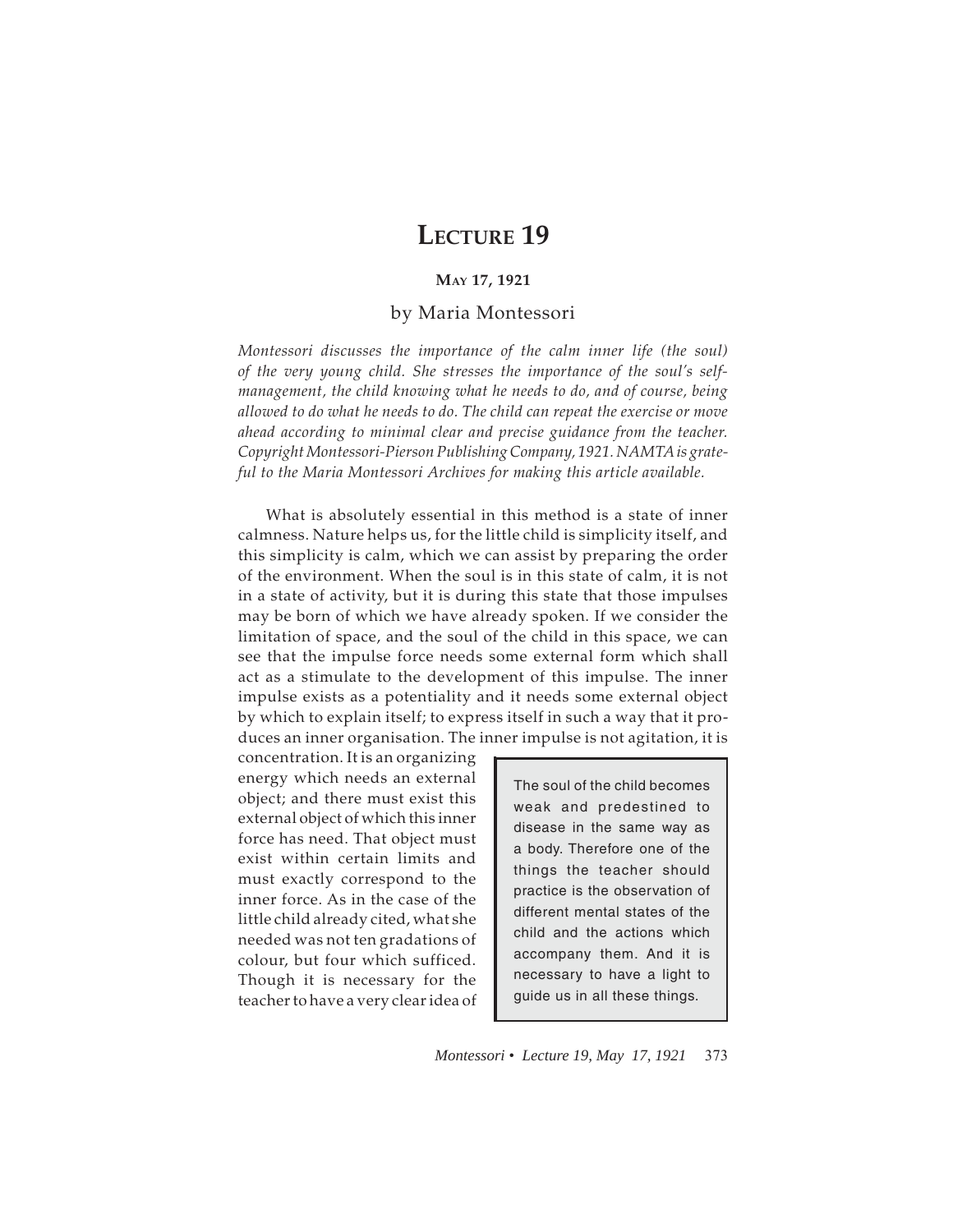these objects which the child will need. It is not sufficient for her to know the series of objects; she must have practice in the knowledge of the need of the inner impulse of the particular child who is in front of her at the moment. To her knowledge of the series of objects she must join knowledge of the condition of the child's soul. This knowledge comes from observation not from the art of guessing. It is true, the child shows his needs by his attitude. For an example: in a school in Barcelona there was a child who was extremely intelligent and able to guide herself in the choice of objects she needed. She had such a power of concentration and consistency in the exercises that she was always our model in the demonstrations. One day this child was seen to take successively every object that she might have used from the first day she attended the school, and she did the exercises almost as if she were reviewing all the material. She did them very quickly until she came to the first exercise in grammar, when the teacher made the remark, "She used to have such a strong power of concentration but she has now completely lost it and only passes from one object to another." It is difficult to believe that a characteristic can be wholly lost which was in the very nature of the child, and not only in the nature of the child, but which had also been exercised for a considerable period. Evidently when this child was passing in this way from one object to another, she was in the condition comparable to the little child who has not yet reached a state of inner concentration, and who takes up first one object and then another. But the little child who has not yet fixed his attention upon any one thing has a more agitated manner than the child who takes the objects up in logical rotation; and his activities have no relation to one another. However, this child in so acting was demonstrating that all the objects in the room could not really benefit her in any way. She herself was not conscious of this, but, without doubt, that was what she was expressing. The didactic material at the moment represented the world around her and there was nothing in it which aroused her enthusiasm. How is the child to know it? For the children know that with which they are familiar, but they know nothing of the future. It is the teacher who must know this. The teacher must realise that the soul that has gone on ahead will not return and needs to go still higher. Thus, when the child was presented with an exercise in grammar which was far more difficult than she had had before, that concentration,

374 *The NAMTA Journal • Vol. 41, No. 3 • Summer 2016*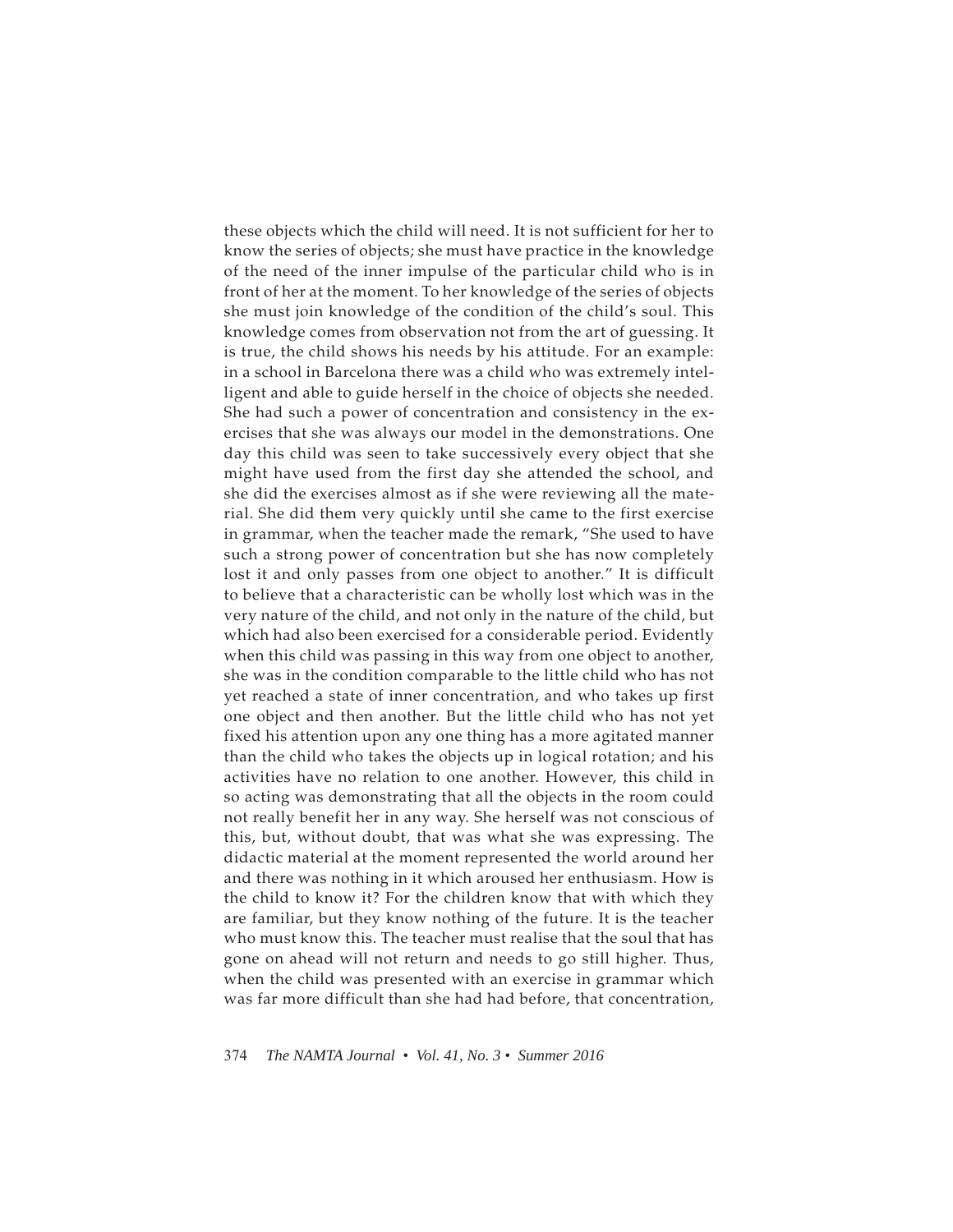which had previously been her characteristic state, returned with increased power. Very often the children will express their need in words, and will come to the teacher and say, "What shall I do?" Now if these children are accustomed to a free choice and are able to do successive exercises by themselves, what is the purpose of their asking this question? You will probably hear the teacher say, "Do so and so", mentioning something the child has already done many times. How is it possible that this spirit, this will, which is accustomed to free choice, of work should be turned back into the state of doubt? When this soul is accustomed to making its own decisions, why should it suddenly be compelled to ask? It is evident that the child does not ask advice about that which he has already done. This question probably means, "What shall I do besides that which I have already done?" or "Give me the next step." So we must have before our consciousness the fact that the soul of the child is in need of our help; and our help consists in serving the soul just when it needs help; giving the child the future of its soul; that which the child himself does not know, because he does not know that which is to follow. But the teacher must know so that she can give. The mode of giving must be considered. Remember what is said about



Botanical drawing at the Amsterdamsche Montessori School, 1930s.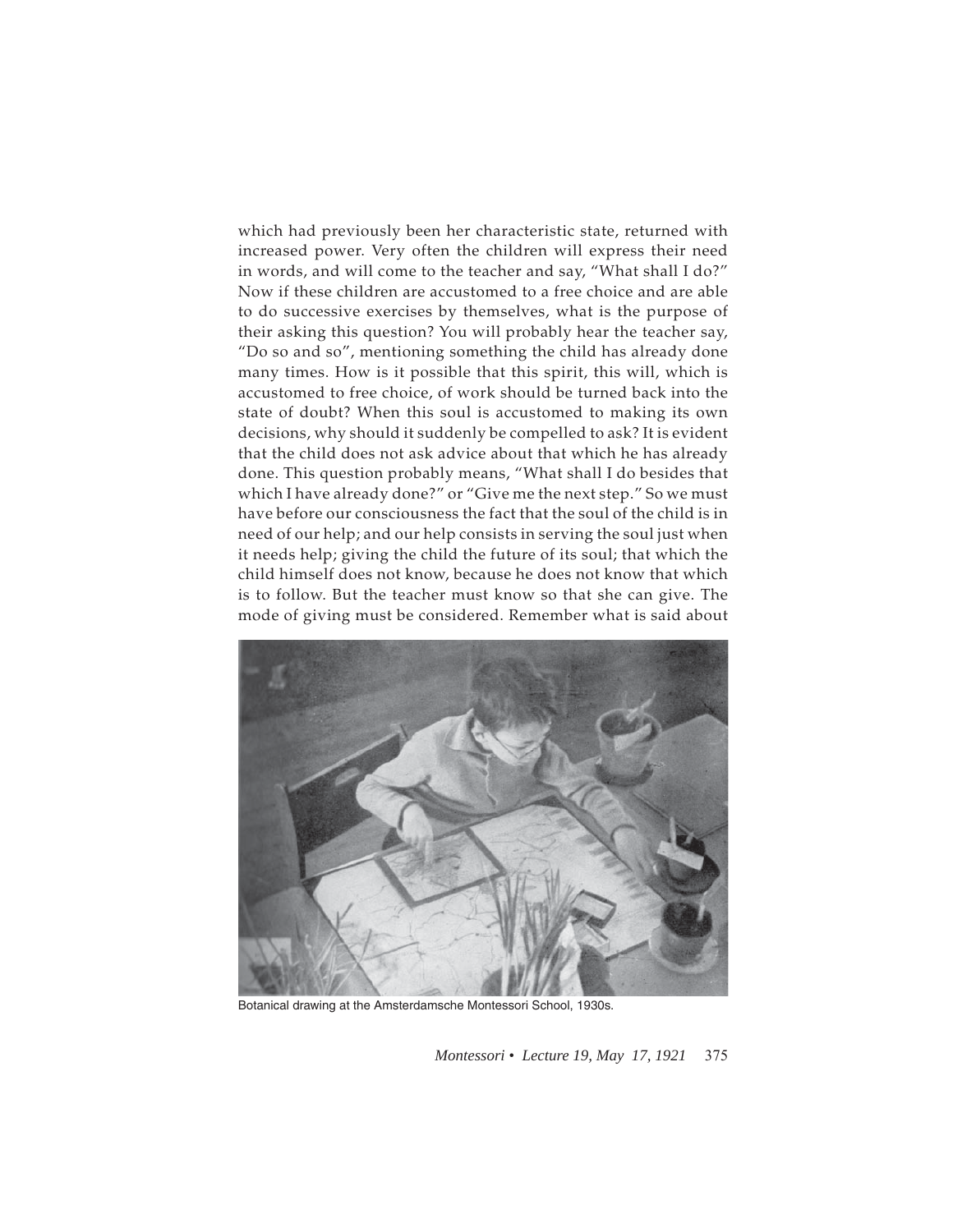the lessons. The teacher says "This is red" "This is blue"; she says something precise and sure. If she says "This is a triangle", she says something with precision. This precision is important for the child; because he is told something precise and sure, without any hesitation or doubt. The teacher does not say, "Now look at this, this figure has three sides, therefore, it is a triangle," for the child might begin to think, suppose it had more sides, then what would it be? When one says "This is a triangle", then there is no doubt. We present to the senses this form which has been determined in that particular way, and we give it that precise name, because it is so called. When the child is taught to touch the triangle it is so that he may assimilate that same figure by means of more senses than one. He can feel and see this figure, which is a triangle. This is the way to respond to the searching mind, by means of an absolute assertion. It is the simple truth. That the triangle has three sides, the child can discover for himself. He will know that when he knows numbers. But in that condition when he is searching he needs something simple and solid to reset upon.

Thus we are not only respecting his mentality when we choose a few simple words and avoid all complications, but it is as though we stretch out a sustaining hand to this mind or spirit which wishes to rise. When we wish to help a person who is climbing upwards, we stretch out a hand. It is not necessary for us to say "Now, I am going to put out my arm and at the end is a hand with fingers and thumb". We just stretch out a hand the person who is climbing feels that he has been helped upward, and that is all. In presenting the triangle to the child in this manner, it is not to be inferred that he will have merely this idea of the triangle during his whole life, this sensorial knowledge of the triangle is only for that particular speech. Clearness of mind will come from that simple definition. When this has taken place, there begins that work of the movement of which we have already spoken. In the observation class, children are often seen to go to the teacher with something they have done, a drawing they have made, or words they have written. They do not go to the teacher in order to ask for a sequence in their work, they simply wish to show what they have done; nobody asks that they should do so. If the teacher has a large class, it becomes quite difficult and tiresome to look at all the things the children wish to

376 *The NAMTA Journal • Vol. 41, No. 3 • Summer 2016*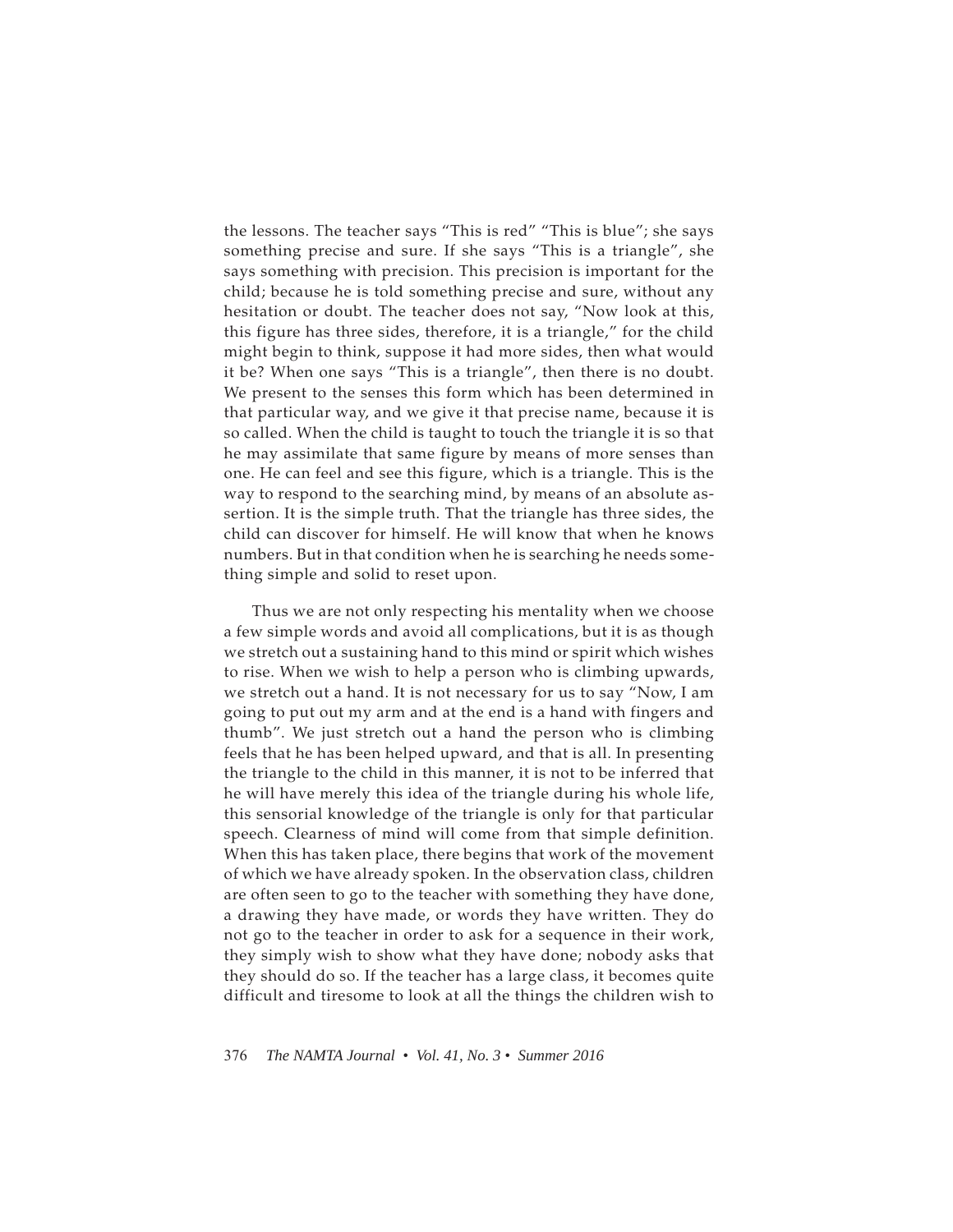show her; and sometimes, she is surprised to find that the children show her things which they have done many times before. They write a few words on a slate, and take it to show the teacher, and they will repeat this again and again. Their purpose is not to ask for help, or rather they are asking for help here, too, but not the kind of help which we have already discussed. This necessity to show what he has done is such a general phenomenon that it must come from part of the child's mind. Sometimes a child will show everything he has done, and another time only a few things. It is not done out of vanity, from a desire for praise, because a child will show the same thing over again; and it would seem logical that were his desire to obtain praise, he would change the object in order to obtain it. It is as though the child asked direction; as though he said, "I want to know if I am advancing correctly, if I am on the right road". He is walking by himself, like a person walking from one town to another on a road with which he is familiar, and who will ask a passer-by, "Am I on the right road"? The teacher does not need to praise, to say "You have done well"; she simply looks and the child is satisfied. He feels sure, and it is that security of which he feels the need. He needs to lean on something, and thus in this way, the teacher serves the child. She must always be ready to serve him; to serve him when he needs to advance by presenting him with other means of which he does not yet know; to help him when he is asking for assurance that he is on the right road. She must always be ready to meet these needs without being worried. She must have great patience and serenity. Compared with the work expected from teachers in the past, her work seems very passive. Really it is the work of one who serves, because here she does not act from caprice, but she simple responds to her master, which is the soul of the child. The teacher resembles a servant who serves the different courses of a dinner. The diner does not have to call out, "Now I have finished", "Now take away my plate", "Now bring the next course": the servant is always watching and ready to give the next course when it is needed. In such way must the child be served. The teacher must take great care not to help the child, as we have pointed out, he cares more for the act of feeding himself than for the nourishment he takes. The child wishes to dress and undress himself, etc. … so that the adult who does these things for him offends him. The novelty of this idea lies in the fact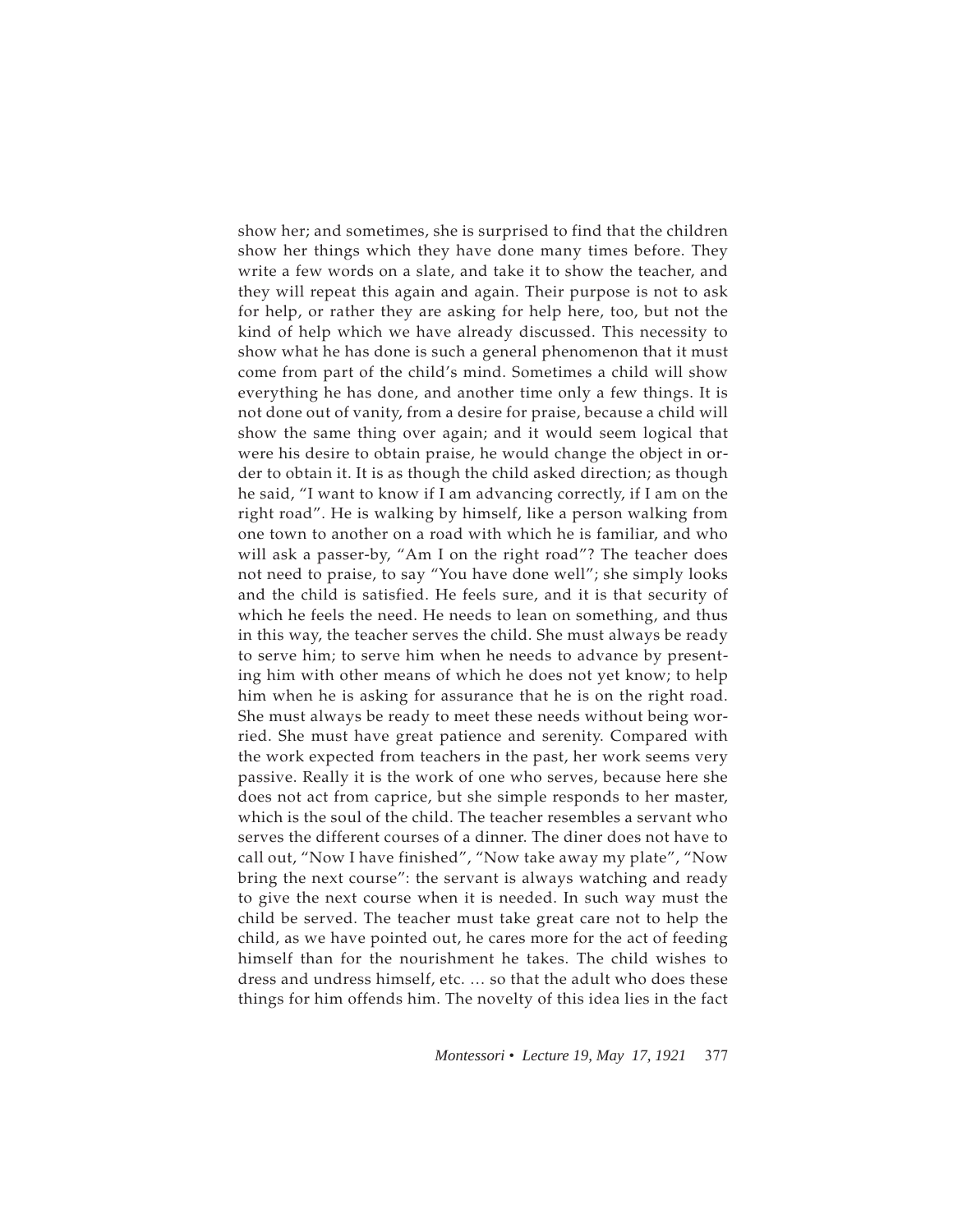

Teacher doing dictation with onlooking students, Montessori school at Tarrytown, 1912.

that the mothers and teachers are told not to do these things for the children, but to let them set for themselves. That is to say, they must no longer serve the children in the usual sense of that word. But if they are not to serve the children, how is it that this picture of the true teacher is that of one always ready to serve? The teacher must serve life at its root, just as one can serve a plant by giving it the support of the nourishing earth and the necessary water at is roots, so that the plant may live and live vigorously, having all of which it has need. But the fruit of the plant cannot be helped. We must not touch that; and so must we not use violence and handle the fruit of this budding life. Thus we serve the cause and not the effect. In this particular case quoted, the fruit is the child's activity in dressing himself, etc. and this the adult must not touch; it is the fruit of the intelligence. The child has his problem, and that also

378 *The NAMTA Journal • Vol. 41, No. 3 • Summer 2016*